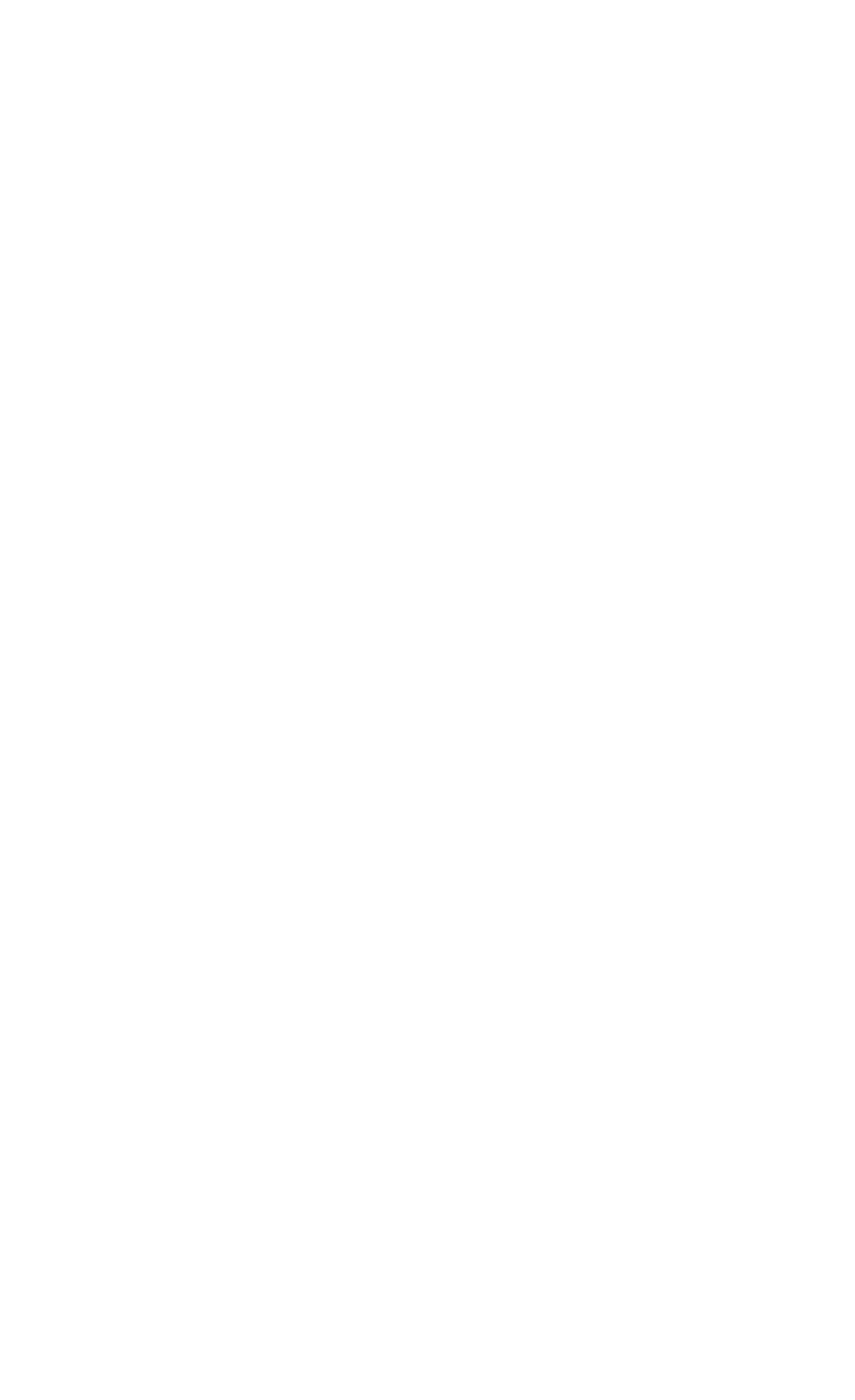## The Great Basin Naturalist Founded in 1939 by Vasco M. Tanner

A journal published from one to four times <sup>a</sup> year by Brigham Young University, Provo, Utah.

MANUSCRIPTS: Only original, unpublished manuscripts, pertaining to the Great Basin and the western United States in the main, will be accepted. Manuscripts are subject to the approval of the editor.

Illustrations: AU illustrations should be made with <sup>a</sup> view to having them appear within the limits of the printed page. The illus trations that form a part of an article should accompany the manuscript. All half-tones or zinc etchings to appear in this journal are to be made under the supervision of the editor, and the cost of the cuts is to be borne by the contributor.

REPRINTS: No reprints are furnished free of charge. A price list for reprints and an order form is sent with the proof.

SUBSCRIPTION: The annual subscription is \$5.00 (outside the United States  $$5.50$ . The price for single numbers is  $$2.00$  each.

All correspondence dealing with manuscripts should be addressed to the Editor, Vasco M. Tanner, Great Basin Naturalist, Brigham Young University, Provo, Utah. Other matters such at subscriptions, reprints, exchanges and other business should be addressed to Ernest L. Olson, Chairman of University Publications.

#### Reprints Schedule of the Great Basin Naturalist

|            |       |       |       |                        |       | <b>Each</b><br>Additional                            |      |
|------------|-------|-------|-------|------------------------|-------|------------------------------------------------------|------|
|            | 2pp.  |       |       | 4рр. 6рр. 8рр. 10рр.   |       | $12$ pp.                                             | 2pp. |
| 50 copies  |       |       |       |                        |       | $$7.00 \$8.00 \$9.00 \$10.00 \$11.00 \$12.00 \$2.50$ |      |
| 100 copies | 8.50  |       |       | 9.50 10.50 11.50 12.50 |       | 13.50                                                |      |
| 200 copies | 10.00 | 11.00 | 12.00 | 13.00                  | 14.00 | 15.00                                                |      |
| 300 copies | 11.00 | 12.00 | 13.00 | 14.00                  | 15.00 | 16.00                                                |      |

COVERS: \$10.00 for first 100 copies, \$4.00 for additional 100 copies.